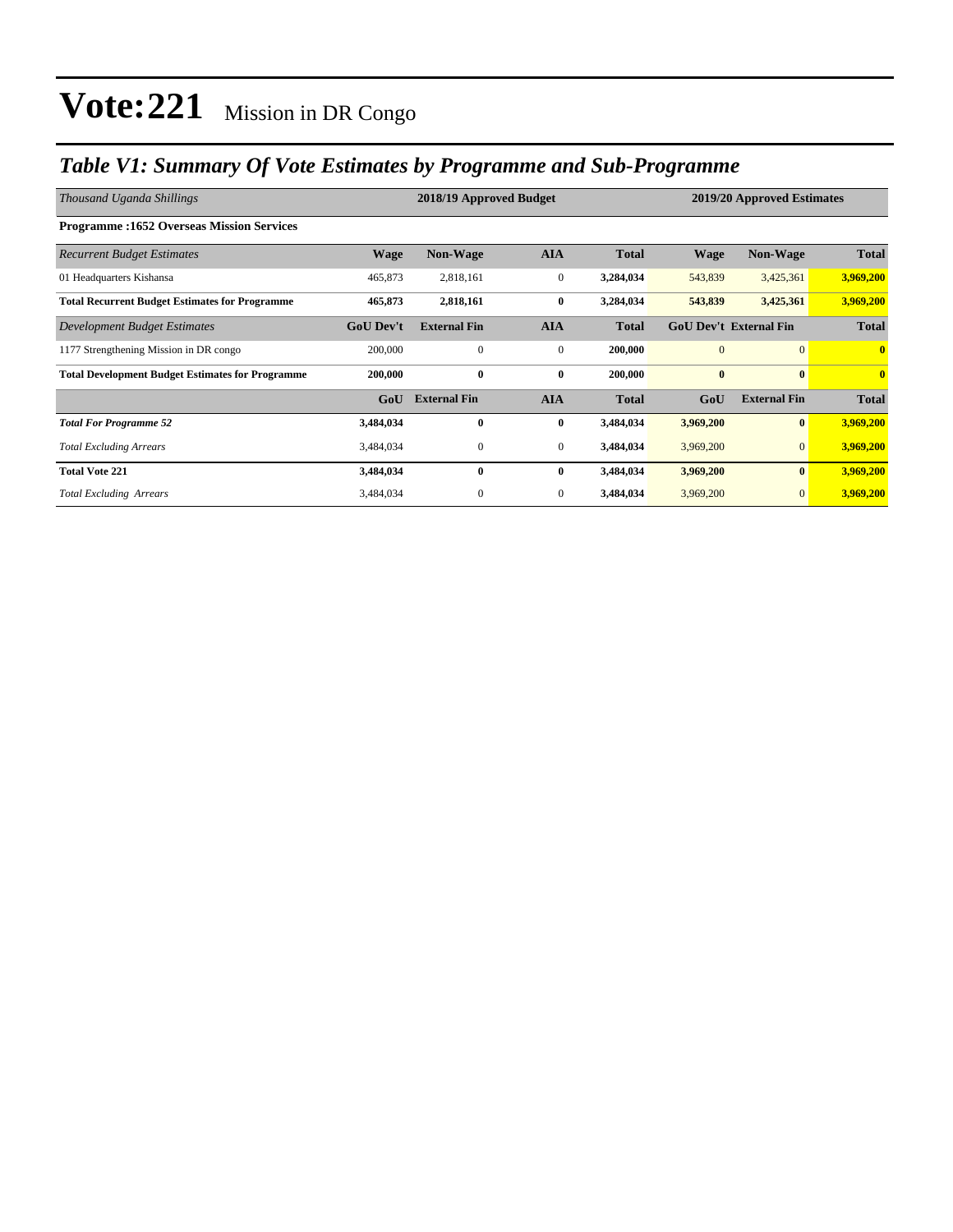## *Table V2: Summary Vote Estimates by Item*

| Thousand Uganda Shillings                                   | 2018/19 Approved Budget |                     |                  |              | 2019/20Approved Estimates |                     |                  |  |
|-------------------------------------------------------------|-------------------------|---------------------|------------------|--------------|---------------------------|---------------------|------------------|--|
|                                                             | GoU                     | <b>External Fin</b> | AIA              | <b>Total</b> | GoU                       | <b>External Fin</b> | <b>Total</b>     |  |
| <b>Employees, Goods and Services (Outputs Provided)</b>     | 3,284,034               | $\bf{0}$            | $\bf{0}$         | 3,284,034    | 3,969,200                 | $\bf{0}$            | 3,969,200        |  |
| 211103 Allowances (Inc. Casuals, Temporary)                 | 962,710                 | $\pmb{0}$           | $\bf{0}$         | 962,710      | 1,141,959                 | $\bf{0}$            | 1,141,959        |  |
| 211105 Missions staff salaries                              | 465,873                 | $\bf{0}$            | $\bf{0}$         | 465,873      | 543,839                   | $\bf{0}$            | 543,839          |  |
| 212201 Social Security Contributions                        | 126,141                 | $\bf{0}$            | $\bf{0}$         | 126,141      | 121,901                   | $\bf{0}$            | 121,901          |  |
| 213001 Medical expenses (To employees)                      | 40,000                  | $\bf{0}$            | $\bf{0}$         | 40,000       | 70,000                    | $\bf{0}$            | 70,000           |  |
| 221001 Advertising and Public Relations                     | 34,290                  | $\bf{0}$            | $\bf{0}$         | 34,290       | 70,000                    | $\bf{0}$            | 70,000           |  |
| 221003 Staff Training                                       | 9,144                   | $\bf{0}$            | $\bf{0}$         | 9,144        | 35,000                    | $\bf{0}$            | 35,000           |  |
| 221008 Computer supplies and Information Technology<br>(TT) | 4,648                   | $\bf{0}$            | $\bf{0}$         | 4,648        | 14,648                    | $\bf{0}$            | 14,648           |  |
| 221009 Welfare and Entertainment                            | 32,385                  | $\bf{0}$            | $\bf{0}$         | 32,385       | 70,000                    | $\bf{0}$            | 70,000           |  |
| 221011 Printing, Stationery, Photocopying and Binding       | 16,874                  | $\bf{0}$            | $\bf{0}$         | 16,874       | 20,897                    | $\bf{0}$            | 20,897           |  |
| 221012 Small Office Equipment                               | 2,000                   | $\pmb{0}$           | $\bf{0}$         | 2,000        | 15,000                    | $\bf{0}$            | 15,000           |  |
| 221014 Bank Charges and other Bank related costs            | 36,500                  | $\bf{0}$            | $\bf{0}$         | 36,500       | 28,880                    | $\bf{0}$            | 28,880           |  |
| 222001 Telecommunications                                   | 86,639                  | $\bf{0}$            | $\bf{0}$         | 86,639       | 46,805                    | $\bf{0}$            | 46,805           |  |
| 222003 Information and communications technology<br>(ICT)   | $\bf{0}$                | $\bf{0}$            | $\bf{0}$         | $\bf{0}$     | 34,671                    | $\bf{0}$            | 34,671           |  |
| 223001 Property Expenses                                    | 52,021                  | $\bf{0}$            | $\bf{0}$         | 52,021       | 70,000                    | $\bf{0}$            | 70,000           |  |
| 223003 Rent – (Produced Assets) to private entities         | 941,832                 | $\bf{0}$            | $\bf{0}$         | 941,832      | 1,034,800                 | $\bf{0}$            | 1,034,800        |  |
| 223004 Guard and Security services                          | 113,386                 | $\bf{0}$            | $\bf{0}$         | 113,386      | 118,445                   | $\bf{0}$            | 118,445          |  |
| 223005 Electricity                                          | 19,980                  | $\bf{0}$            | $\bf{0}$         | 19,980       | 20,980                    | $\mathbf{0}$        | 20,980           |  |
| 223006 Water                                                | 19,660                  | $\bf{0}$            | $\bf{0}$         | 19,660       | 19,660                    | $\bf{0}$            | 19,660           |  |
| 226001 Insurances                                           | 49,241                  | $\bf{0}$            | $\bf{0}$         | 49,241       | 49,241                    | $\bf{0}$            | 49,241           |  |
| 227001 Travel inland                                        | 33,594                  | $\bf{0}$            | $\bf{0}$         | 33,594       | 65,252                    | $\bf{0}$            | 65,252           |  |
| 227002 Travel abroad                                        | 120,000                 | $\bf{0}$            | $\bf{0}$         | 120,000      | 200,000                   | $\bf{0}$            | 200,000          |  |
| 227003 Carriage, Haulage, Freight and transport hire        | 54,103                  | $\bf{0}$            | $\bf{0}$         | 54,103       | 39,172                    | $\bf{0}$            | 39,172           |  |
| 227004 Fuel, Lubricants and Oils                            | 25,000                  | $\bf{0}$            | $\bf{0}$         | 25,000       | 35,698                    | $\bf{0}$            | 35,698           |  |
| 228002 Maintenance - Vehicles                               | 19,000                  | $\bf{0}$            | $\bf{0}$         | 19,000       | 21,061                    | $\bf{0}$            | 21,061           |  |
| 228004 Maintenance – Other                                  | 19,012                  | $\pmb{0}$           | $\bf{0}$         | 19,012       | 81,291                    | $\bf{0}$            | 81,291           |  |
| <b>Investment</b> (Capital Purchases)                       | 200,000                 | $\bf{0}$            | $\bf{0}$         | 200,000      | $\boldsymbol{0}$          | $\bf{0}$            | $\bf{0}$         |  |
| 312101 Non-Residential Buildings                            | 200,000                 | $\pmb{0}$           | $\boldsymbol{0}$ | 200,000      | $\boldsymbol{0}$          | $\bf{0}$            | $\boldsymbol{0}$ |  |
| <b>Grand Total Vote 221</b>                                 | 3,484,034               | $\bf{0}$            | $\bf{0}$         | 3,484,034    | 3,969,200                 | $\bf{0}$            | 3,969,200        |  |
| <b>Total Excluding Arrears</b>                              | 3,484,034               | $\mathbf 0$         | $\mathbf{0}$     | 3,484,034    | 3,969,200                 | $\mathbf{0}$        | 3,969,200        |  |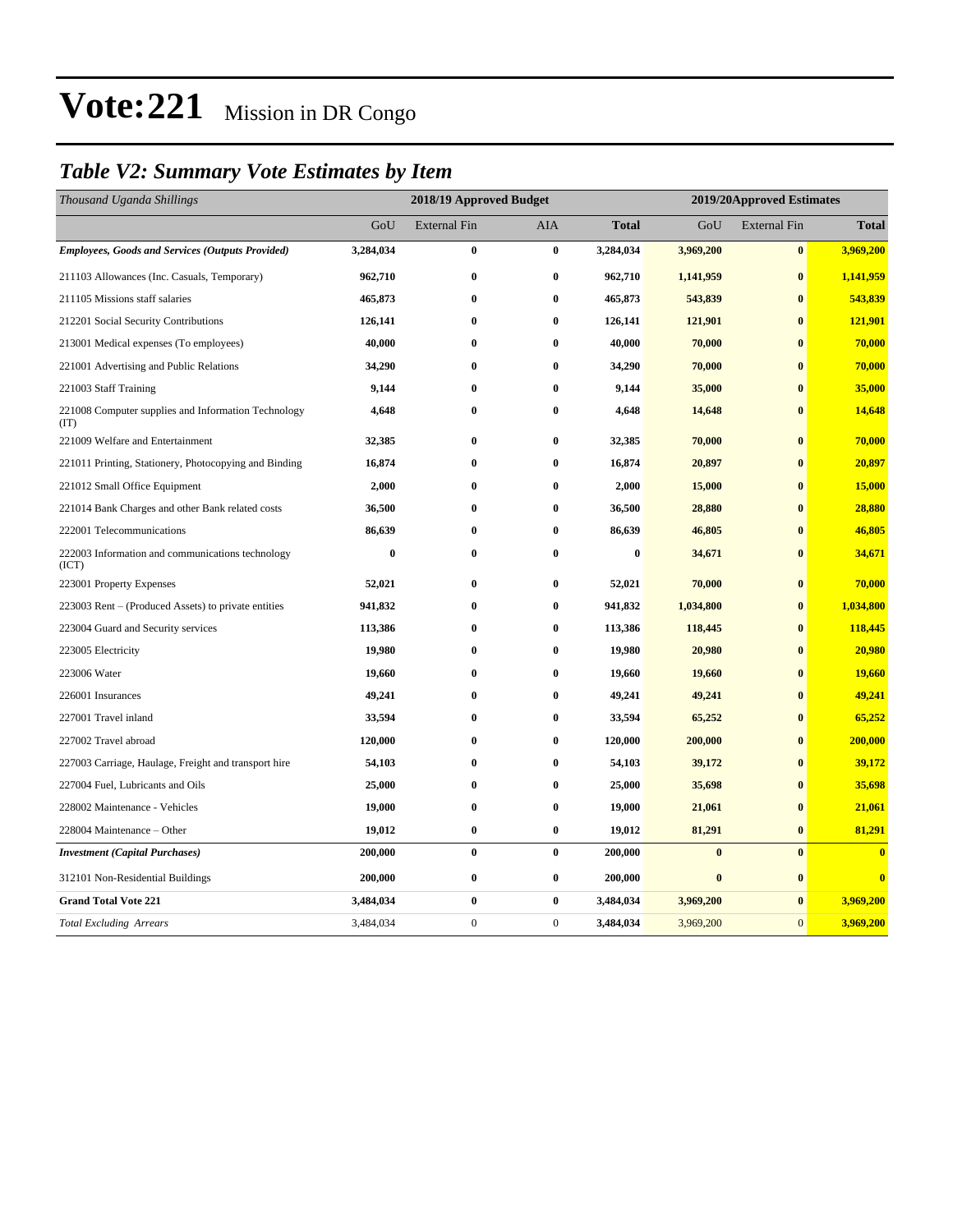#### *Table V3: Detailed Estimates by Programme, Sub Programme, Output and Item*

#### *Programme :1652 Overseas Mission Services*

*Recurrent Budget Estimates*

#### **SubProgramme 01 Headquarters Kishansa**

| Thousand Uganda Shillings                                            | 2018/19 Approved Budget |                  |                       | 2019/20 Approved Estimates |                       |                |              |  |
|----------------------------------------------------------------------|-------------------------|------------------|-----------------------|----------------------------|-----------------------|----------------|--------------|--|
| <b>Outputs Provided</b>                                              | Wage                    | Non Wage         | AIA                   | <b>Total</b>               | Wage                  | Non Wage       | <b>Total</b> |  |
| <b>Output 165201 Cooperation frameworks</b>                          |                         |                  |                       |                            |                       |                |              |  |
| 211103 Allowances (Inc. Casuals, Temporary)                          | $\overline{0}$          | 515,630          | $\overline{0}$        | 515,630                    | $\overline{0}$        | 560,388        | 560,388      |  |
| 211105 Missions staff salaries                                       | 465,873                 | $\boldsymbol{0}$ | $\mathbf{0}$          | 465,873                    | 543,839               | $\overline{0}$ | 543,839      |  |
| 212201 Social Security Contributions                                 | $\boldsymbol{0}$        | 126,141          | $\mathbf{0}$          | 126,141                    | $\mathbf{0}$          | 121,901        | 121,901      |  |
| 213001 Medical expenses (To employees)                               | $\boldsymbol{0}$        | 40,000           | $\mathbf{0}$          | 40,000                     | $\mathbf{0}$          | 70,000         | 70,000       |  |
| 221003 Staff Training                                                | $\boldsymbol{0}$        | 9,144            | $\mathbf{0}$          | 9,144                      | $\mathbf{0}$          | 35,000         | 35,000       |  |
| 221008 Computer supplies and Information Technology (IT)             | $\boldsymbol{0}$        | 4,648            | $\mathbf{0}$          | 4,648                      | $\mathbf{0}$          | 14,648         | 14,648       |  |
| 221009 Welfare and Entertainment                                     | $\boldsymbol{0}$        | 32,385           | $\boldsymbol{0}$      | 32,385                     | $\boldsymbol{0}$      | 70,000         | 70,000       |  |
| 221011 Printing, Stationery, Photocopying and Binding                | $\boldsymbol{0}$        | 16,874           | $\mathbf{0}$          | 16,874                     | $\mathbf{0}$          | 20,897         | 20,897       |  |
| 221012 Small Office Equipment                                        | $\boldsymbol{0}$        | 2,000            | $\mathbf{0}$          | 2,000                      | $\mathbf{0}$          | 15,000         | 15,000       |  |
| 221014 Bank Charges and other Bank related costs                     | $\boldsymbol{0}$        | 36,500           | $\boldsymbol{0}$      | 36,500                     | $\boldsymbol{0}$      | 28,880         | 28,880       |  |
| 222001 Telecommunications                                            | $\boldsymbol{0}$        | 86,639           | $\mathbf{0}$          | 86,639                     | $\boldsymbol{0}$      | 46,805         | 46,805       |  |
| 222003 Information and communications technology (ICT)               | $\boldsymbol{0}$        | $\boldsymbol{0}$ | $\boldsymbol{0}$      | $\bf{0}$                   | $\boldsymbol{0}$      | 34,671         | 34,671       |  |
| 223001 Property Expenses                                             | $\boldsymbol{0}$        | 52,021           | $\mathbf{0}$          | 52,021                     | $\boldsymbol{0}$      | 70,000         | 70,000       |  |
| 223003 Rent – (Produced Assets) to private entities                  | $\boldsymbol{0}$        | 667,512          | $\mathbf{0}$          | 667,512                    | $\boldsymbol{0}$      | 557,200        | 557,200      |  |
| 223004 Guard and Security services                                   | $\boldsymbol{0}$        | 113,386          | $\boldsymbol{0}$      | 113,386                    | $\boldsymbol{0}$      | 118,445        | 118,445      |  |
| 223005 Electricity                                                   | $\boldsymbol{0}$        | 19,980           | $\mathbf{0}$          | 19,980                     | $\mathbf{0}$          | 20,980         | 20,980       |  |
| 223006 Water                                                         | $\boldsymbol{0}$        | 19,660           | $\boldsymbol{0}$      | 19,660                     | $\mathbf{0}$          | 19,660         | 19,660       |  |
| 226001 Insurances                                                    | $\boldsymbol{0}$        | 15,975           | $\boldsymbol{0}$      | 15,975                     | $\mathbf{0}$          | 49,241         | 49,241       |  |
| 227001 Travel inland                                                 | $\boldsymbol{0}$        | 33,594           | $\mathbf{0}$          | 33,594                     | $\mathbf{0}$          | 65,252         | 65,252       |  |
| 227002 Travel abroad                                                 | $\boldsymbol{0}$        | 120,000          | $\boldsymbol{0}$      | 120,000                    | $\mathbf{0}$          | 200,000        | 200,000      |  |
| 227003 Carriage, Haulage, Freight and transport hire                 | $\boldsymbol{0}$        | 54,103           | $\mathbf{0}$          | 54,103                     | $\mathbf{0}$          | 39,172         | 39,172       |  |
| 227004 Fuel, Lubricants and Oils                                     | $\boldsymbol{0}$        | 25,000           | $\boldsymbol{0}$      | 25,000                     | $\boldsymbol{0}$      | 35,698         | 35,698       |  |
| 228002 Maintenance - Vehicles                                        | $\boldsymbol{0}$        | 19,000           | $\mathbf{0}$          | 19,000                     | $\boldsymbol{0}$      | 21,061         | 21,061       |  |
| <b>Total Cost of Output 01</b>                                       | 465,873                 | 2,010,192        | 0                     | 2,476,066                  | 543,839               | 2,214,899      | 2,758,739    |  |
| <b>Output 165202 Consulars services</b>                              |                         |                  |                       |                            |                       |                |              |  |
| 211103 Allowances (Inc. Casuals, Temporary)                          | $\boldsymbol{0}$        | 152,024          | $\boldsymbol{0}$      | 152,024                    | $\overline{0}$        | 309,411        | 309,411      |  |
| <b>Total Cost of Output 02</b>                                       | $\theta$                | 152,024          | $\boldsymbol{\theta}$ | 152,024                    | $\boldsymbol{\theta}$ | 309,411        | 309,411      |  |
| Output 165204 Promotion of trade, tourism, education, and investment |                         |                  |                       |                            |                       |                |              |  |
| 211103 Allowances (Inc. Casuals, Temporary)                          | $\boldsymbol{0}$        | 295,056          | $\boldsymbol{0}$      | 295,056                    | $\boldsymbol{0}$      | 272,159        | 272,159      |  |
| 221001 Advertising and Public Relations                              | $\boldsymbol{0}$        | 34,290           | $\mathbf{0}$          | 34,290                     | $\mathbf{0}$          | 70,000         | 70,000       |  |
| 223003 Rent – (Produced Assets) to private entities                  | $\boldsymbol{0}$        | 274,320          | $\mathbf{0}$          | 274,320                    | $\boldsymbol{0}$      | 477,600        | 477,600      |  |
| 226001 Insurances                                                    | $\overline{0}$          | 33,266           | $\overline{0}$        | 33,266                     | $\overline{0}$        | $\overline{0}$ | $\mathbf{0}$ |  |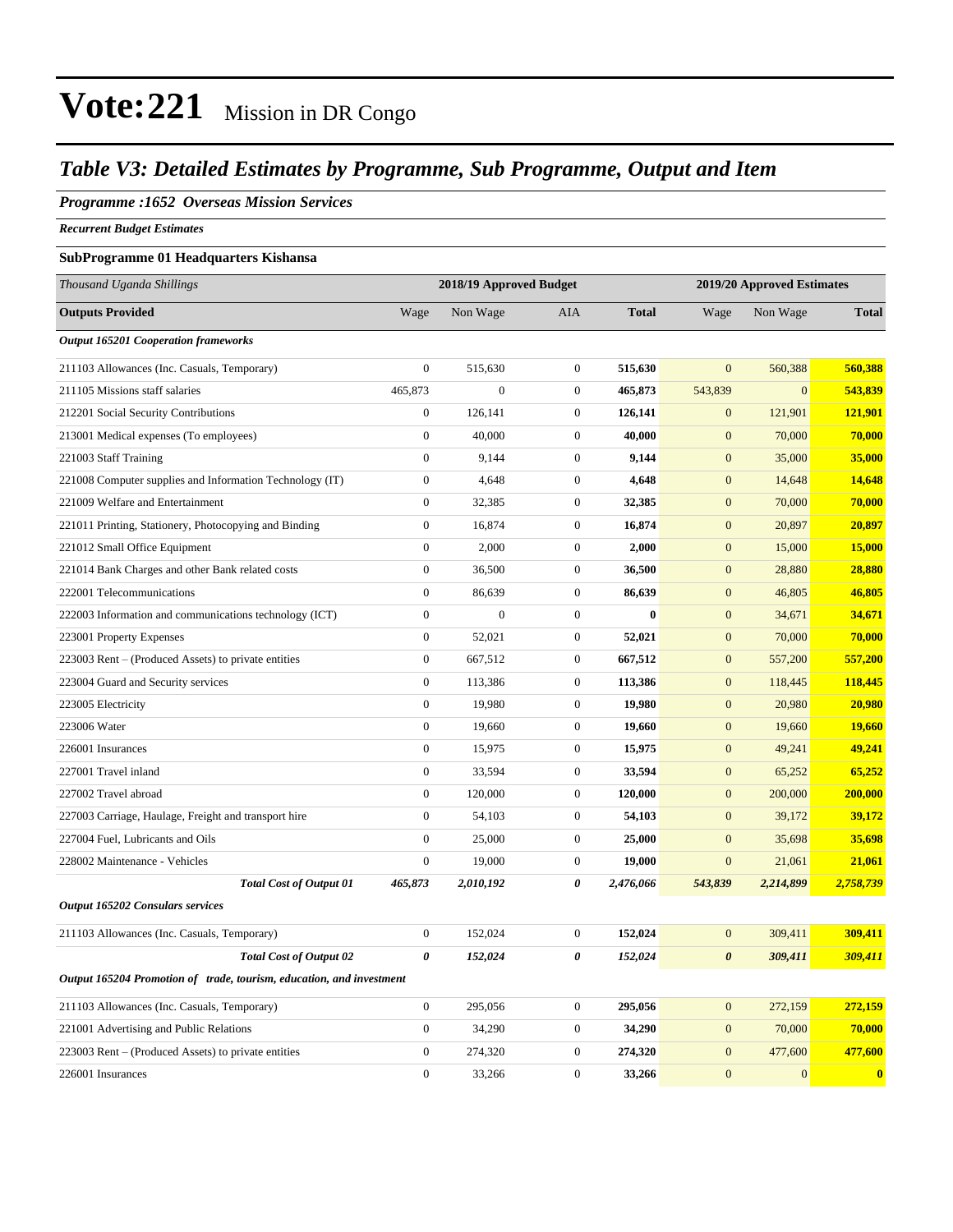| $228004$ Maintenance – Other          |         | 19.012    | 19.012    | $\overline{0}$        | 81,291    | 81.291    |
|---------------------------------------|---------|-----------|-----------|-----------------------|-----------|-----------|
| <b>Total Cost of Output 04</b>        | 0       | 655.944   | 655.944   | $\boldsymbol{\theta}$ | 901.050   | 901,050   |
| <b>Total Cost Of Outputs Provided</b> | 465,873 | 2.818.161 | 3.284,034 | 543,839               | 3,425,361 | 3,969,200 |
| <b>Total Cost for SubProgramme 01</b> | 465,873 | 2.818.161 | 3.284.034 | 543,839               | 3,425,361 | 3,969,200 |
| <b>Total Excluding Arrears</b>        | 465,873 | 2.818.161 | 3.284,034 | 543.839               | 3,425,361 | 3,969,200 |

*Development Budget Estimates*

#### **Project 1177 Strengthening Mission in DR congo**

| Thousand Uganda Shillings                                            |                               | 2018/19 Approved Budget |                | 2019/20 Approved Estimates |                               |                       |              |
|----------------------------------------------------------------------|-------------------------------|-------------------------|----------------|----------------------------|-------------------------------|-----------------------|--------------|
| <b>Capital Purchases</b>                                             | <b>GoU Dev't External Fin</b> |                         | <b>AIA</b>     | <b>Total</b>               | <b>GoU Dev't External Fin</b> |                       | <b>Total</b> |
| Output 165272 Government Buildings and Administrative Infrastructure |                               |                         |                |                            |                               |                       |              |
| 312101 Non-Residential Buildings                                     | 200,000                       | $\mathbf{0}$            | $\Omega$       | 200,000                    | $\overline{0}$                | $\overline{0}$        | $\mathbf{0}$ |
| Total Cost Of Output 165272                                          | 200,000                       | 0                       | 0              | 200,000                    | $\boldsymbol{\theta}$         | $\boldsymbol{\theta}$ | 0            |
| <b>Total Cost for Capital Purchases</b>                              | 200,000                       | $\boldsymbol{0}$        | $\overline{0}$ | 200,000                    | $\boldsymbol{0}$              | $\mathbf{0}$          | $\mathbf{0}$ |
| <b>Total Cost for Project: 1177</b>                                  | 200,000                       | $\mathbf{0}$            | $\overline{0}$ | 200,000                    | $\mathbf{0}$                  | $\overline{0}$        | $\mathbf{0}$ |
| <b>Total Excluding Arrears</b>                                       | 200,000                       | $\mathbf{0}$            | $\overline{0}$ | 200,000                    | $\mathbf{0}$                  | $\mathbf{0}$          | $\mathbf{0}$ |
|                                                                      | GoU                           | <b>External Fin</b>     | <b>AIA</b>     | <b>Total</b>               | GoU                           | <b>External Fin</b>   | <b>Total</b> |
| <b>Total Cost for Programme 52</b>                                   | 3,484,034                     | $\bf{0}$                | $\bf{0}$       | 3,484,034                  | 3,969,200                     | $\bf{0}$              | 3,969,200    |
| <b>Total Excluding Arrears</b>                                       | 3,484,034                     | $\boldsymbol{0}$        | $\overline{0}$ | 3,484,034                  | 3,969,200                     | $\overline{0}$        | 3,969,200    |
|                                                                      | GoU                           | <b>External Fin</b>     | <b>AIA</b>     | <b>Total</b>               | GoU                           | <b>External Fin.</b>  | <b>Total</b> |
| <b>Grand Total for Vote 221</b>                                      | 3,484,034                     | $\bf{0}$                | $\bf{0}$       | 3,484,034                  | 3,969,200                     | $\bf{0}$              | 3,969,200    |
| <b>Total Excluding Arrears</b>                                       | 3,484,034                     | $\bf{0}$                | $\overline{0}$ | 3,484,034                  | 3,969,200                     | $\overline{0}$        | 3,969,200    |